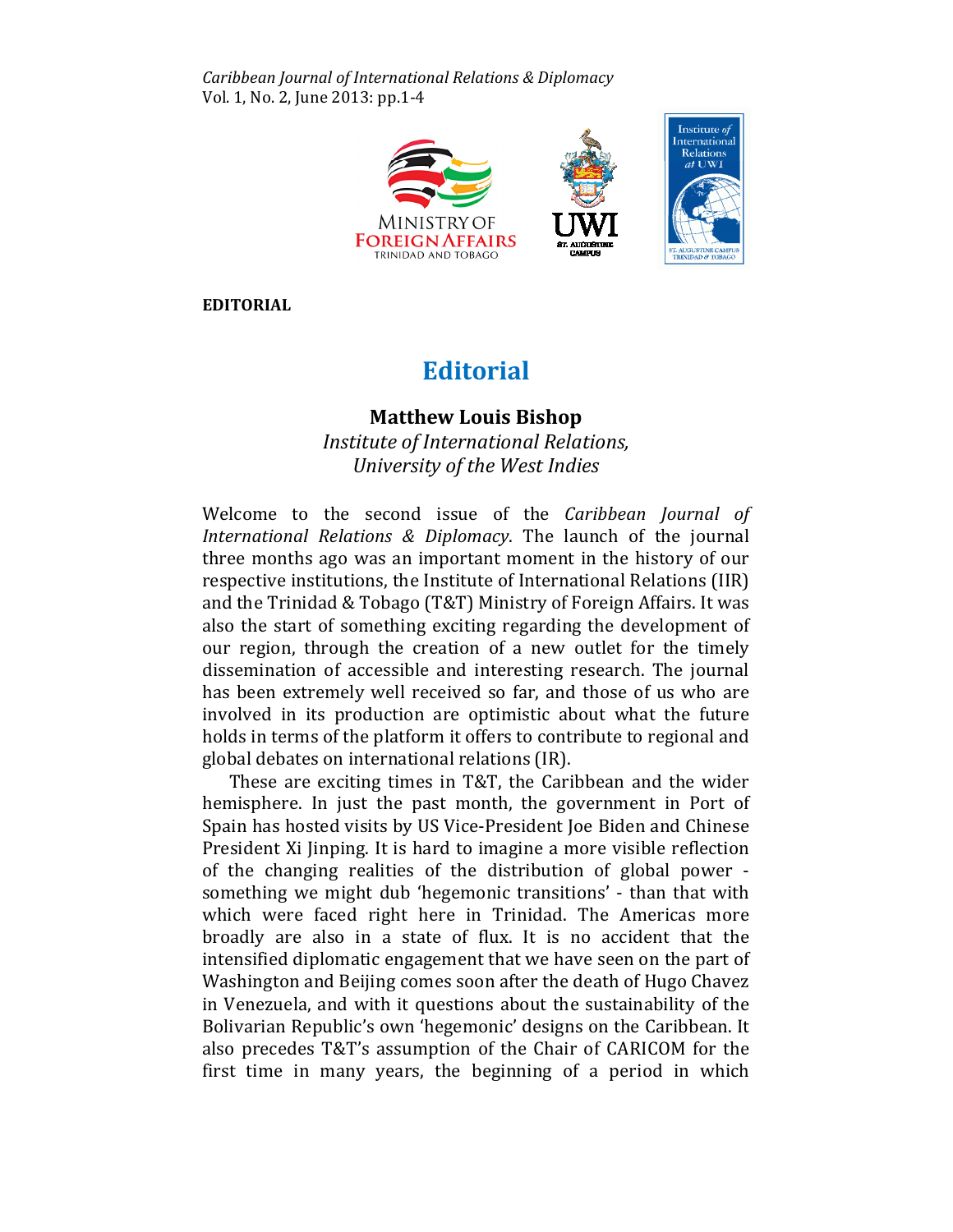Caribbean countries as a whole face a wide range of diplomatic challenges, from the 'SIDS+20' conference in Samoa in 2014, to the thorny negotiations at the United Nations over how the successor agreement to the Millennium Development Goals will take shape post-2015. Moreover, history moves forward at a striking pace: as I write this, both Turkey and Brazil, two countries which have long been cited as exemplars of the rapidly-developing parts of the Global South, have erupted into assertive and widespread antistate protests.

So, where does this journal fit into this evolving picture? Our main aim, of course, is to publish interesting work which seeks to make sense of these rapid and disconcerting processes of global change. In this particular issue we offer you a number of thoughtful and insightful articles. Following their foreword in the launch of our first issue, the Chairs of the journal's editorial board take the opportunity to flesh out some of their ideas further. Winston Dookeran develops a detailed and expansive discussion of the notion of 'Caribbean Convergence', a theme about which he has spoken in many recent speeches as Minister of Foreign Affairs, and which represents a distinctive attempt to reframe and reconceptualise the faltering Caribbean integration process.<sup>1</sup> Andy Knight questions whether, indeed, a new theory of international relations might be ready to emerge; building on a critical review of the major extant theories of IR, he proposes a number of themes with which any new way of understanding the field – and therefore of practising it, too – must grapple in today's complex world.

Following these two longer research papers, we have a 'forum' on the future of the non-independent Caribbean. Emilio Pantojas-García, who writes about the vexed status question in Puerto Rico, and Peter Clegg, who discusses the future of the UK Overseas Territories, are both stalwarts of a group of researchers who have long had an interest in understanding the challenges faced by the remaining fragments of empire in the region and beyond. This was reflected in their well-received edited book Governance in the Non-Independent Caribbean: Challenges and Opportunities which remains the go-to study of the parts of the region which still retain often ambiguous links to the metropolitan centres.2 Wrapping up the forum, IIR's own Michele Reis who, having lived in Martinique for many years, is herself an expert on the French Overseas Départements and Territoires, provides an incisive discussion of the challenges faced by them as they cope with the fallout from the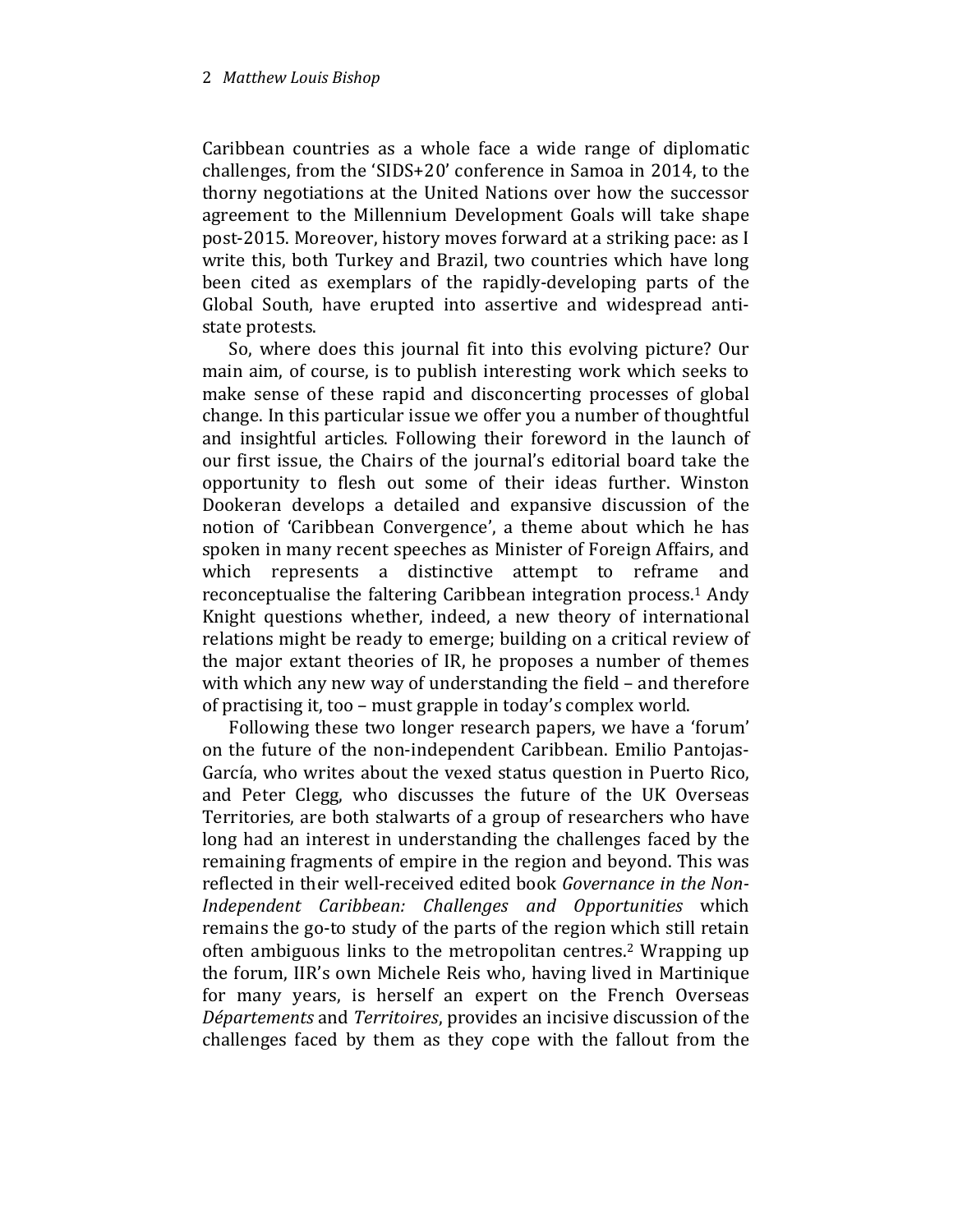Eurozone crisis by seeking to orient themselves closer to their independent Caribbean neighbours.

We are honoured, in the remainder of this issue, to carry some interventions by some extremely eminent observers of the region. First, former Jamaican Prime Minister, PJ Patterson gives his own 'cri de coeur for CARICOM', where he laments the perceived crisis in which the institution – and with it the prognosis for regional integration more broadly – has recently found itself. Second, Gerard Greene, who is a senior official in the T&T Ministry of Foreign Affairs and also one of the journal's managing editors, offers his analysis of the recent intensification of the process of integration between the Community of Latin American and Caribbean States (CELAC), something with which he has been intimately involved at the technical and policy level. Finally, rounding off this issue, Rudy Insanally, one of the region's most celebrated diplomatic voices, offers a thoughtful and timely reflection on the significance of diplomacy in small states.

Looking forward, we already have a series of exciting plans in the pipeline for future volumes of the journal. Continuing the approach taken in this issue, we will be publishing similar fora on the SIDS+20 issue (to coincide with the planning for Samoa 2014), the future of the G20, the post-MDGs settlement, and the future of Caribbean regional integration. We are also issuing a call for papers for a special issue on the nexus between crime, drugs, the state and the private security industry in the Americas. This fits with an emerging strand of research here at IIR which we have undertaken in conjunction with a Canadian NGO, Project Ploughshares, and the Canadian International Development Research Centre (IDRC) which seeks to map the private security industry in the Caribbean, something which is, at present, poorly understood.

We are also pleased to announce that Dr Tavis Jules, of Loyola University in Chicago, has come on board as our new book reviews editor. He will be responsible for soliciting reviews of books which discuss the wide range of themes in which we are interested, and we hope to start carrying them towards the end of 2013. Please feel free to send us any ideas that you might have for upcoming publications which we can review here.3 More broadly, we welcome all submissions, of longer academic research articles and shorter policy papers alike, proposals for fora and special issues, and suggestions about controversies and issues that our readership would like us to tackle. Full guidelines for authors can be found at